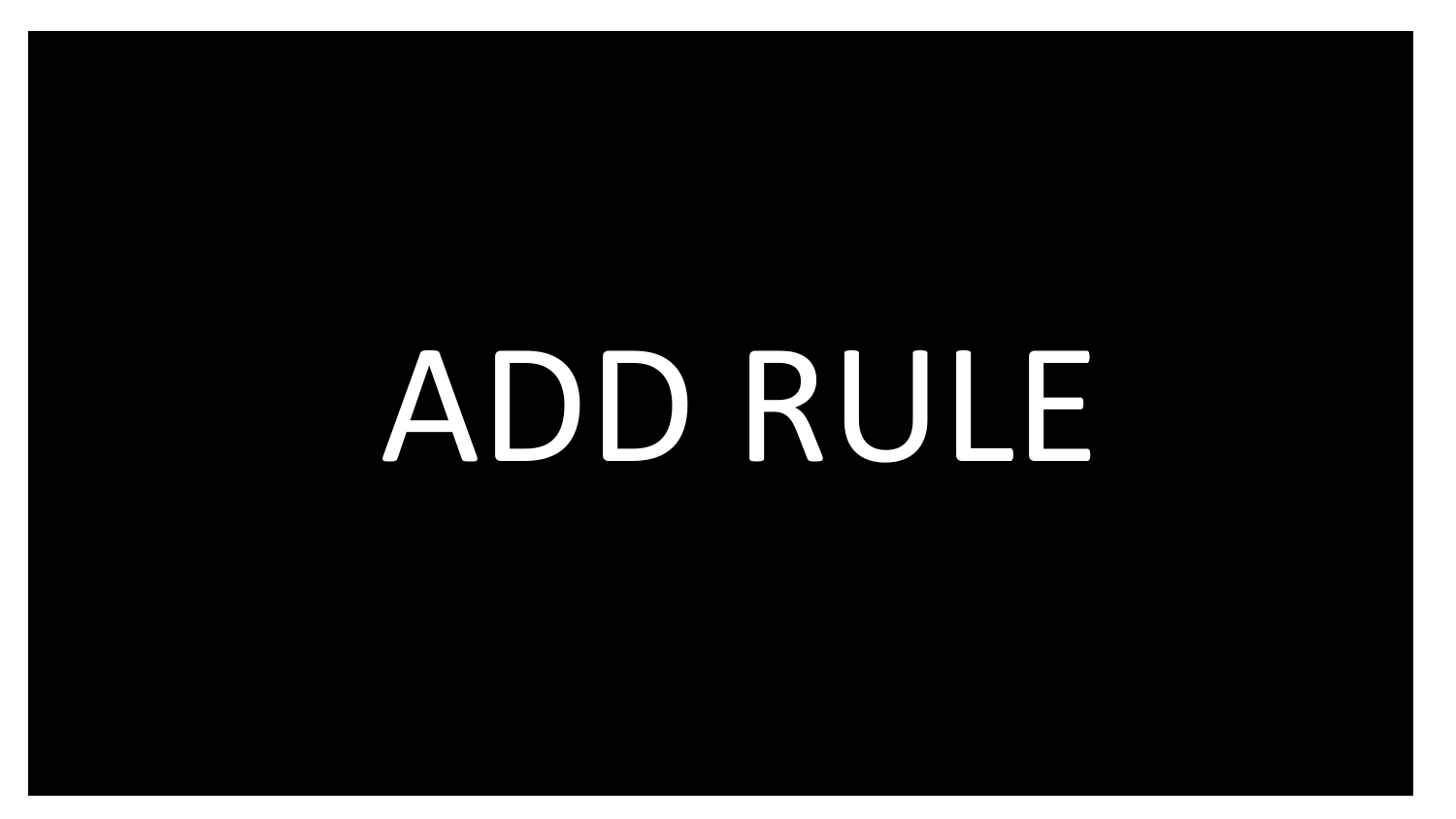

| <b>System Telemetry Rule</b> |                  |                           |                                     |               |
|------------------------------|------------------|---------------------------|-------------------------------------|---------------|
|                              |                  |                           |                                     |               |
|                              | processers       |                           | <b>Action Plugin</b>                |               |
|                              |                  | $\mathscr{L}(\mathbb{Q})$ |                                     | Add Filter    |
|                              | Filter type      |                           |                                     |               |
|                              |                  |                           |                                     | 0<br>Edit     |
|                              |                  |                           |                                     | <b>Delete</b> |
| <b>Home Telemetry Data</b>   | Telemetry Filter | System Telemetry Data     | TelemetryMsgConverterAction         |               |
|                              |                  |                           |                                     |               |
|                              |                  |                           | Cancel                              | Add           |
|                              |                  |                           | Description<br>Messaged Type Filter |               |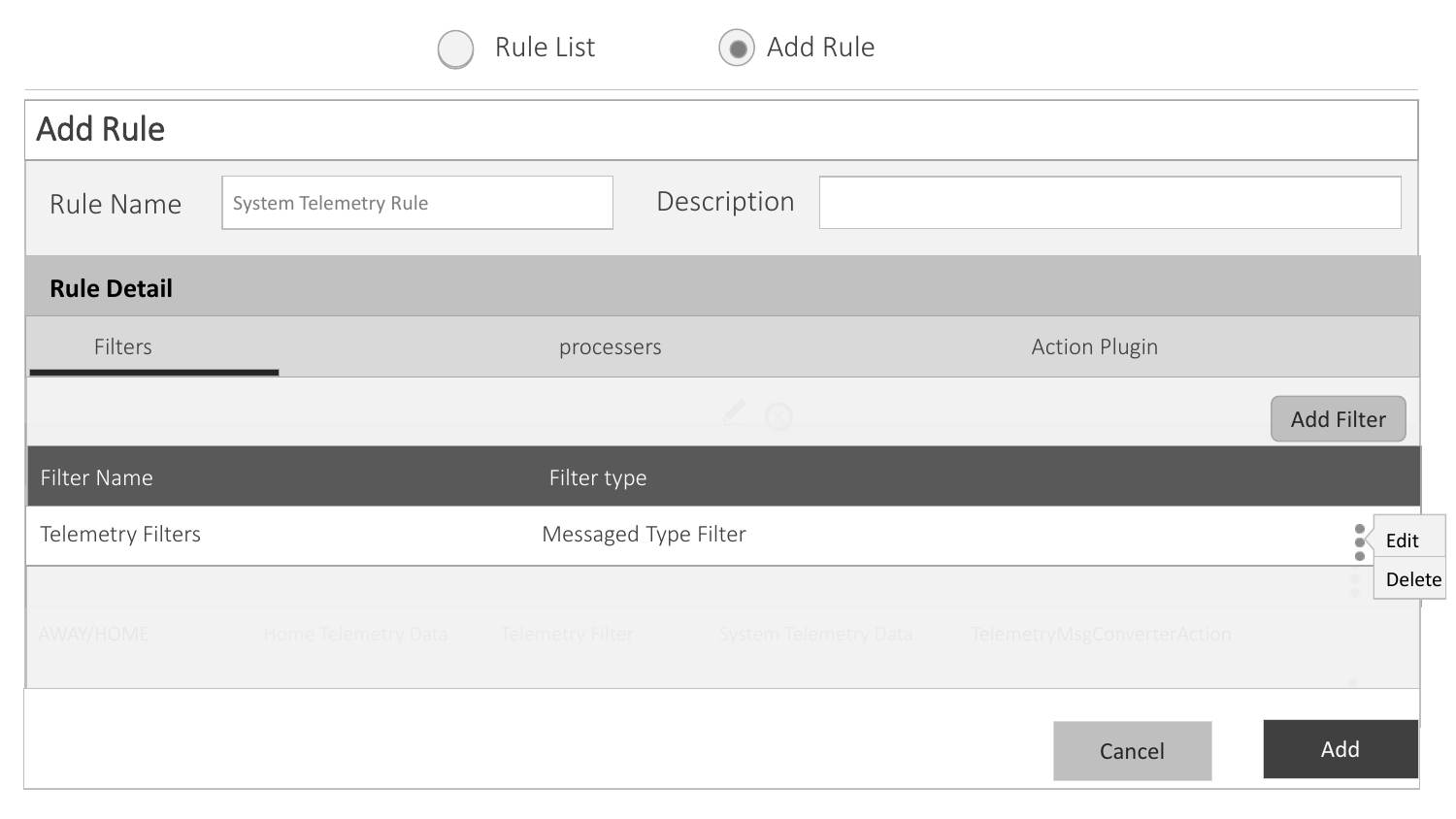

| <b>Add Rule</b>      |                              |             |                                |             |               |
|----------------------|------------------------------|-------------|--------------------------------|-------------|---------------|
| <b>Rule Detail</b>   |                              |             |                                |             |               |
| <b>Rule Name</b>     | <b>System Telemetry Rule</b> | Description |                                |             |               |
| Filters              |                              | processers  | Action Plugin                  |             |               |
| <b>Adding Filter</b> |                              |             |                                |             | ler           |
| Name                 | <b>System Telemetry Rule</b> | Filter Type | Message Type Filter            | $\check{~}$ |               |
|                      |                              |             | Device Type Filter             |             | Edit          |
| Message Types        | $\checkmark$                 |             | Device Attribute Filter        |             | <b>Delete</b> |
|                      | <b>Get Attributes</b>        |             | <b>Method Name Filter</b>      |             |               |
|                      | <b>Post Attributes</b>       |             | <b>Device Telemetry Filter</b> |             |               |
|                      | Post Telemetry               |             |                                |             |               |
|                      | <b>RFC Request</b>           |             |                                |             |               |
|                      |                              |             | Cancel                         | Add         |               |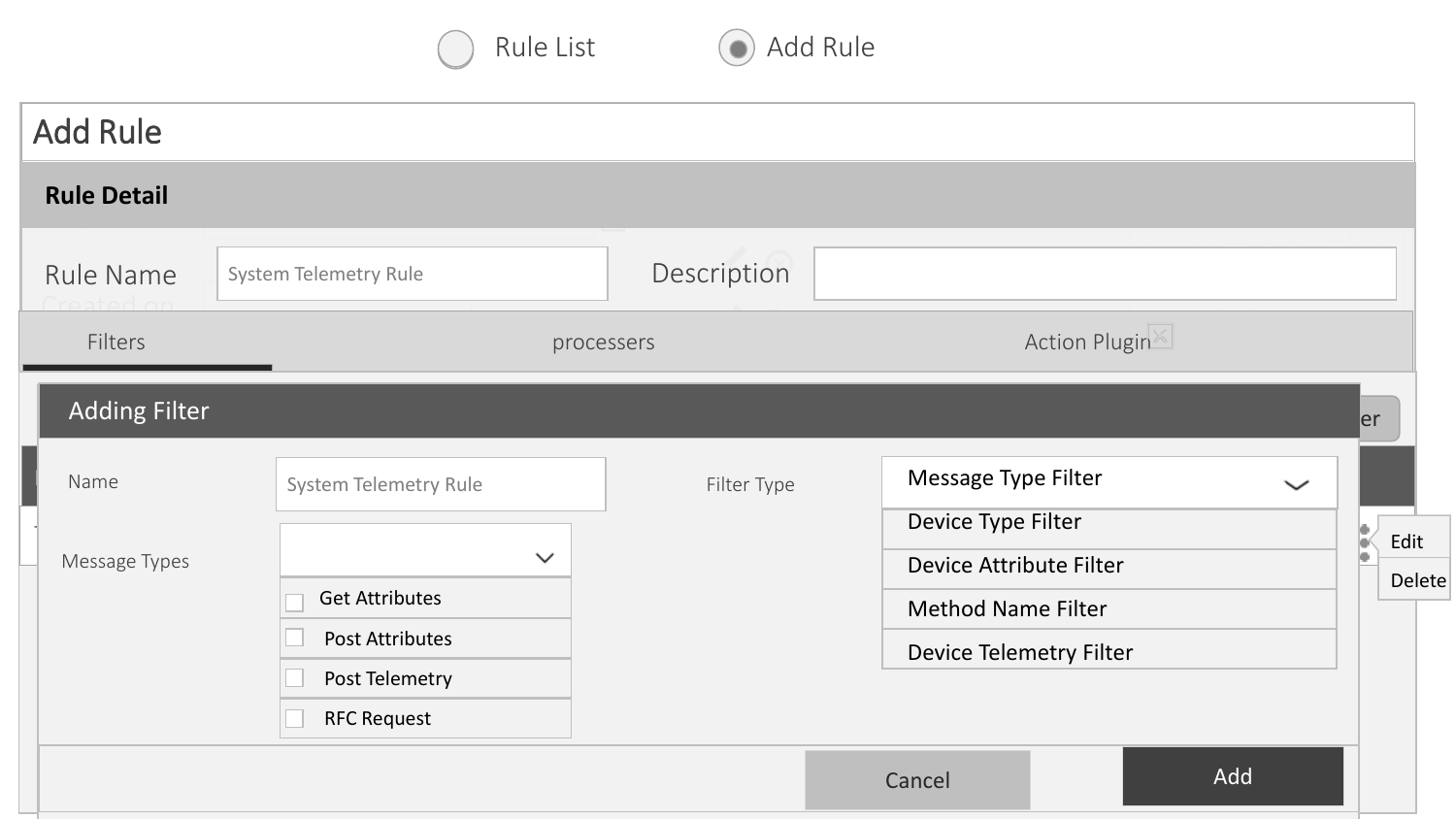| <b>Add Rule</b>          |                                                                                           |                             |
|--------------------------|-------------------------------------------------------------------------------------------|-----------------------------|
| <b>Rule Detail</b>       |                                                                                           |                             |
| <b>Rule Name</b>         | Description<br><b>System Telemetry Rule</b>                                               |                             |
| Filters                  | <b>Adding Filter</b>                                                                      |                             |
|                          | Name<br><b>System Telemetry Rule</b><br>Device Type Filter<br>Filter Type<br>$\checkmark$ | Add Filter                  |
| Filter Name              | Device Type<br>Add                                                                        |                             |
| <b>Telemetry Filters</b> | $\circledcirc$<br>Device Type                                                             | $\bullet$<br>Edit<br>Delete |
|                          |                                                                                           |                             |
|                          | Add<br>Cancel                                                                             |                             |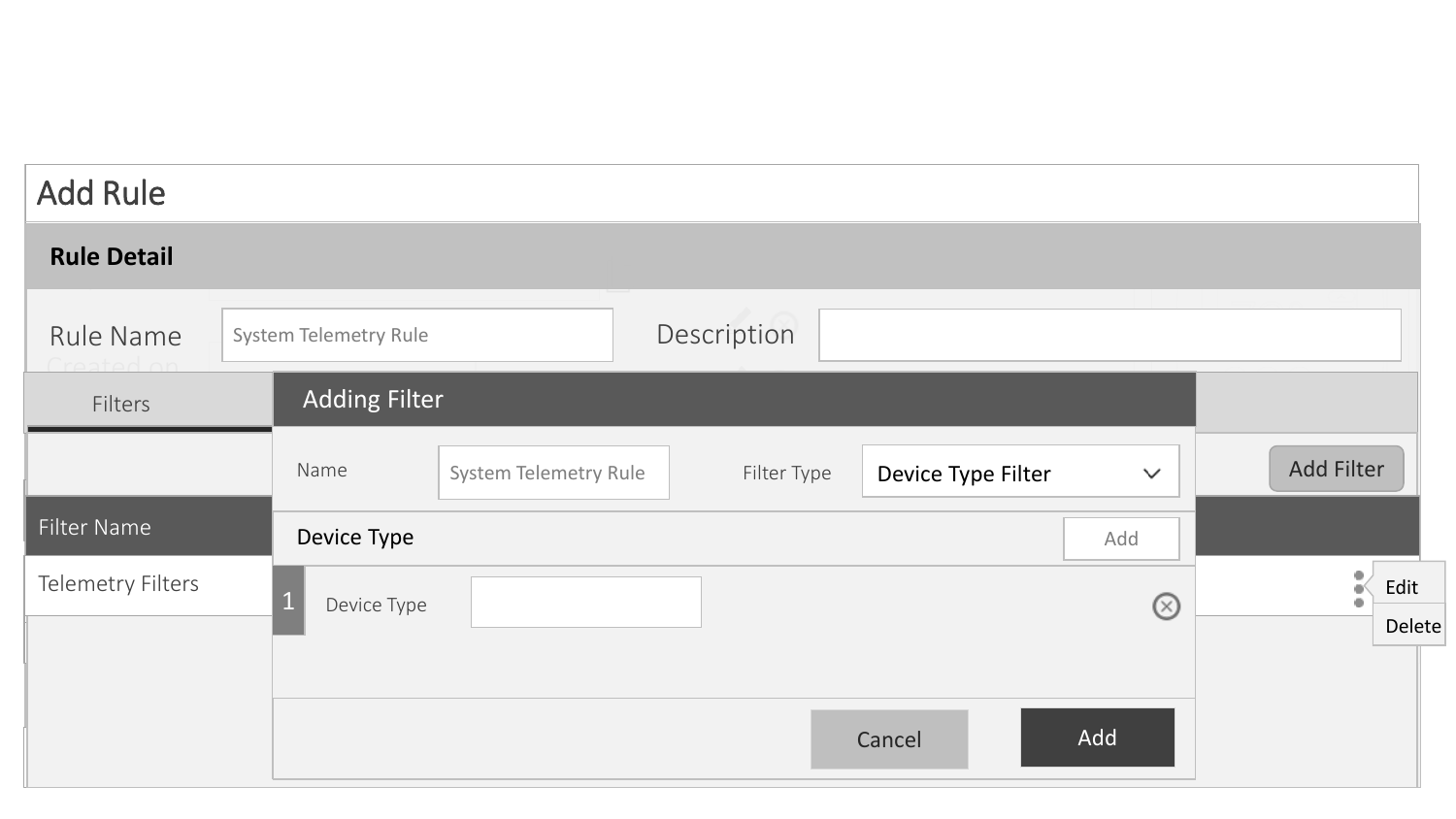| <b>Add Rule</b>    |                              |                              |             |                         |              |                        |
|--------------------|------------------------------|------------------------------|-------------|-------------------------|--------------|------------------------|
| <b>Rule Detail</b> |                              |                              |             |                         |              |                        |
| <b>Rule Name</b>   | <b>System Telemetry Rule</b> |                              | Description |                         |              |                        |
| Filters            | <b>Adding Filter</b>         |                              |             |                         |              |                        |
|                    | Name                         | <b>System Telemetry Rule</b> | Filter Type | Device Attribute Filter | $\checkmark$ | <b>Add Filter</b>      |
| Filter Name        | Filter                       |                              |             |                         |              |                        |
| Telemetry Filters  |                              |                              |             |                         |              | $\bullet$<br>Edit<br>œ |
|                    |                              |                              |             |                         |              | Delete                 |
|                    |                              |                              |             |                         |              |                        |
|                    |                              |                              |             | Add<br>Cancel           |              |                        |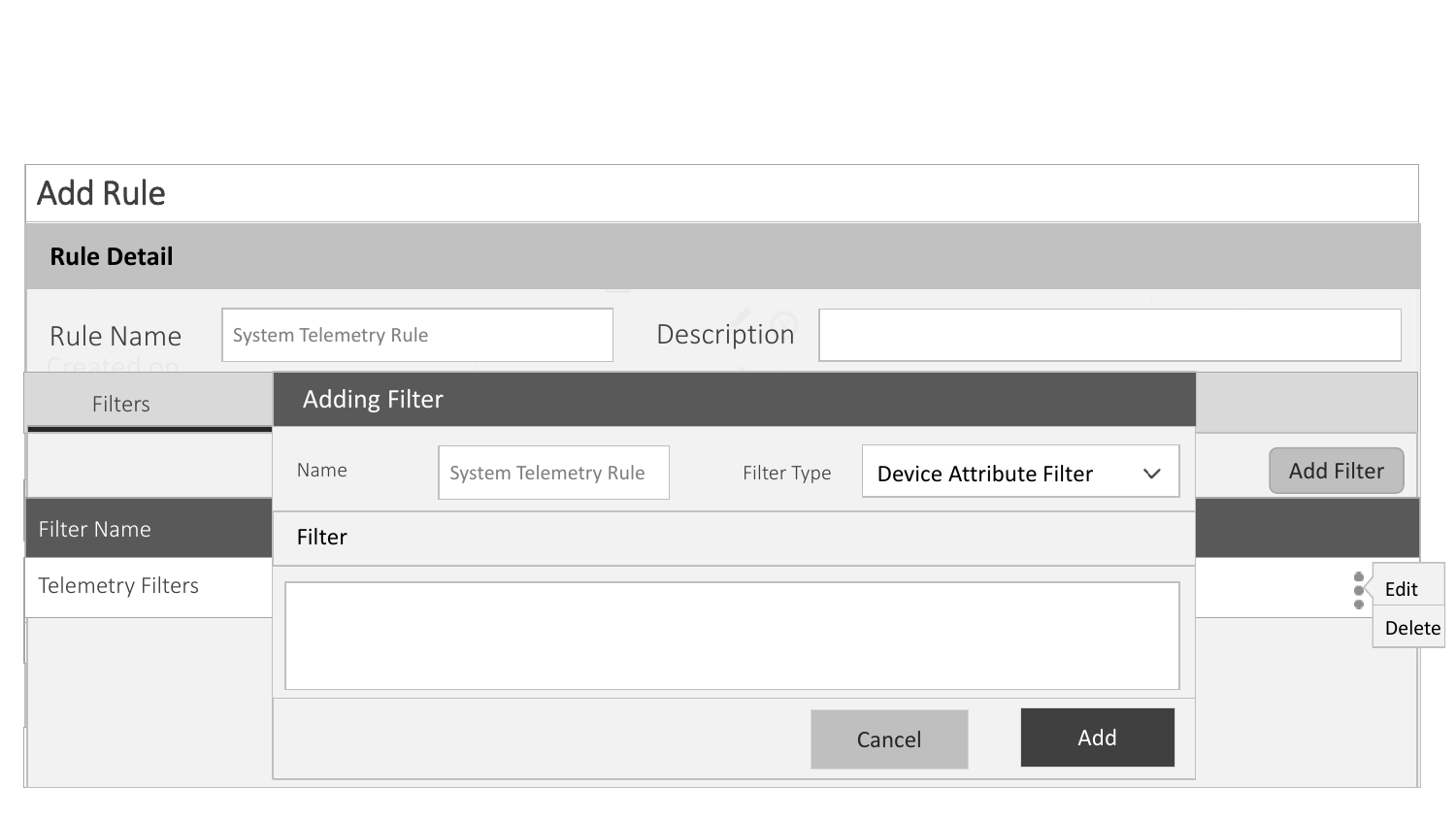| <b>Add Rule</b>          |                              |                              |             |                    |                |                   |                |
|--------------------------|------------------------------|------------------------------|-------------|--------------------|----------------|-------------------|----------------|
| <b>Rule Detail</b>       |                              |                              |             |                    |                |                   |                |
| <b>Rule Name</b>         | <b>System Telemetry Rule</b> |                              | Description |                    |                |                   |                |
| Filters                  | <b>Adding Filter</b>         |                              |             |                    |                |                   |                |
|                          | Name                         | <b>System Telemetry Rule</b> | Filter Type | Method name Filter | $\checkmark$   | <b>Add Filter</b> |                |
| Filter Name              |                              |                              |             |                    | Add            |                   |                |
| <b>Telemetry Filters</b> | <b>Method Name</b>           |                              |             |                    | $\circledcirc$ | ۰<br>$\bullet$    | Edit<br>Delete |
|                          |                              |                              |             | Cancel             | Add            |                   |                |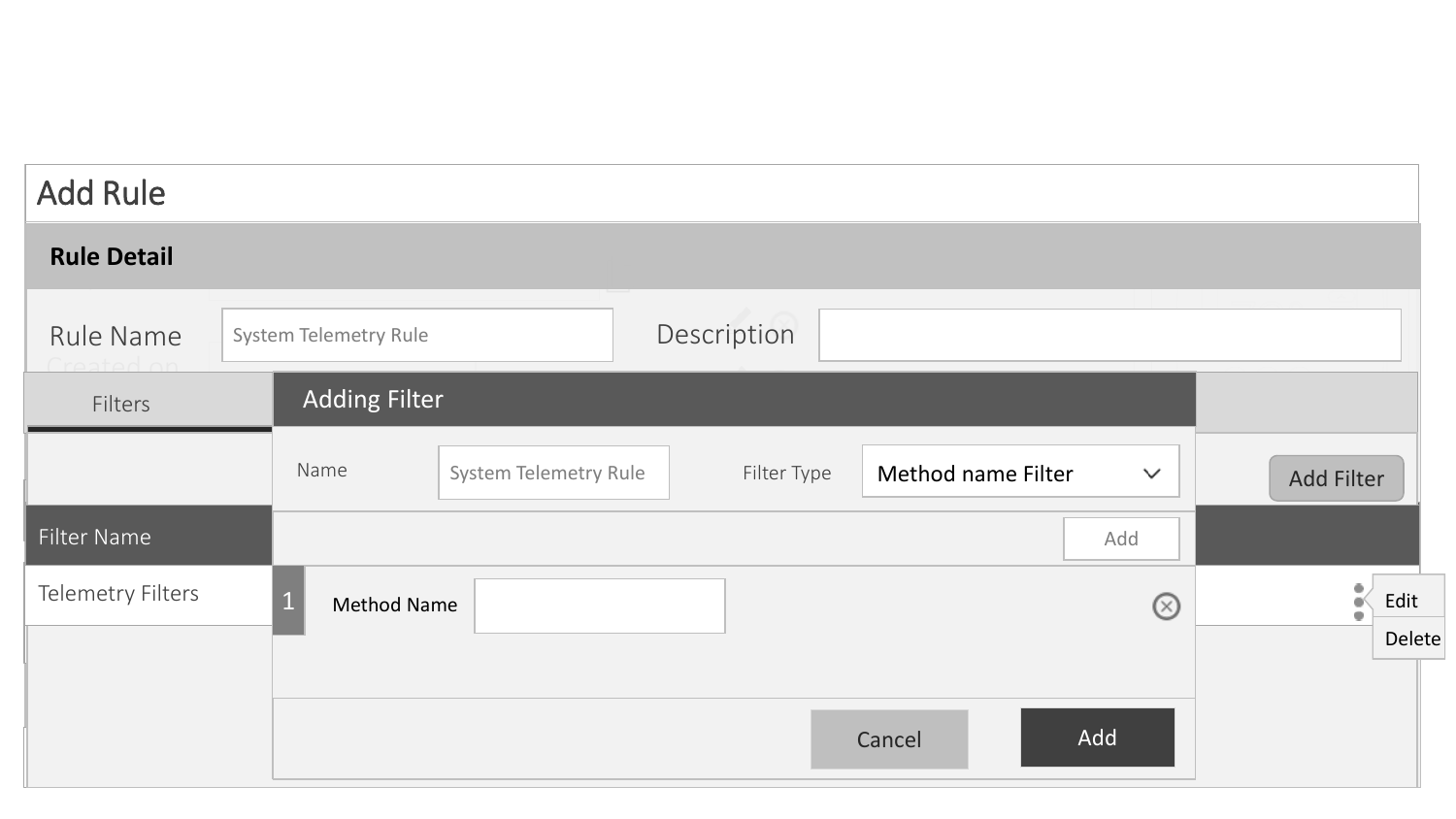| <b>Add Rule</b>    |                              |                              |             |                                |              |                                |        |
|--------------------|------------------------------|------------------------------|-------------|--------------------------------|--------------|--------------------------------|--------|
| <b>Rule Detail</b> |                              |                              |             |                                |              |                                |        |
| <b>Rule Name</b>   | <b>System Telemetry Rule</b> |                              | Description |                                |              |                                |        |
| Filters            | <b>Adding Filter</b>         |                              |             |                                |              |                                |        |
|                    | Name                         | <b>System Telemetry Rule</b> | Filter Type | <b>Device Telemetry Filter</b> | $\checkmark$ | <b>Add Filter</b>              |        |
| Filter Name        | Filter                       |                              |             |                                | Add          |                                |        |
| Telemetry Filters  |                              |                              |             |                                |              | $\bullet$<br>Edit<br>$\bullet$ | Delete |
|                    |                              |                              |             |                                |              |                                |        |
|                    |                              |                              |             | Add<br>Cancel                  |              |                                |        |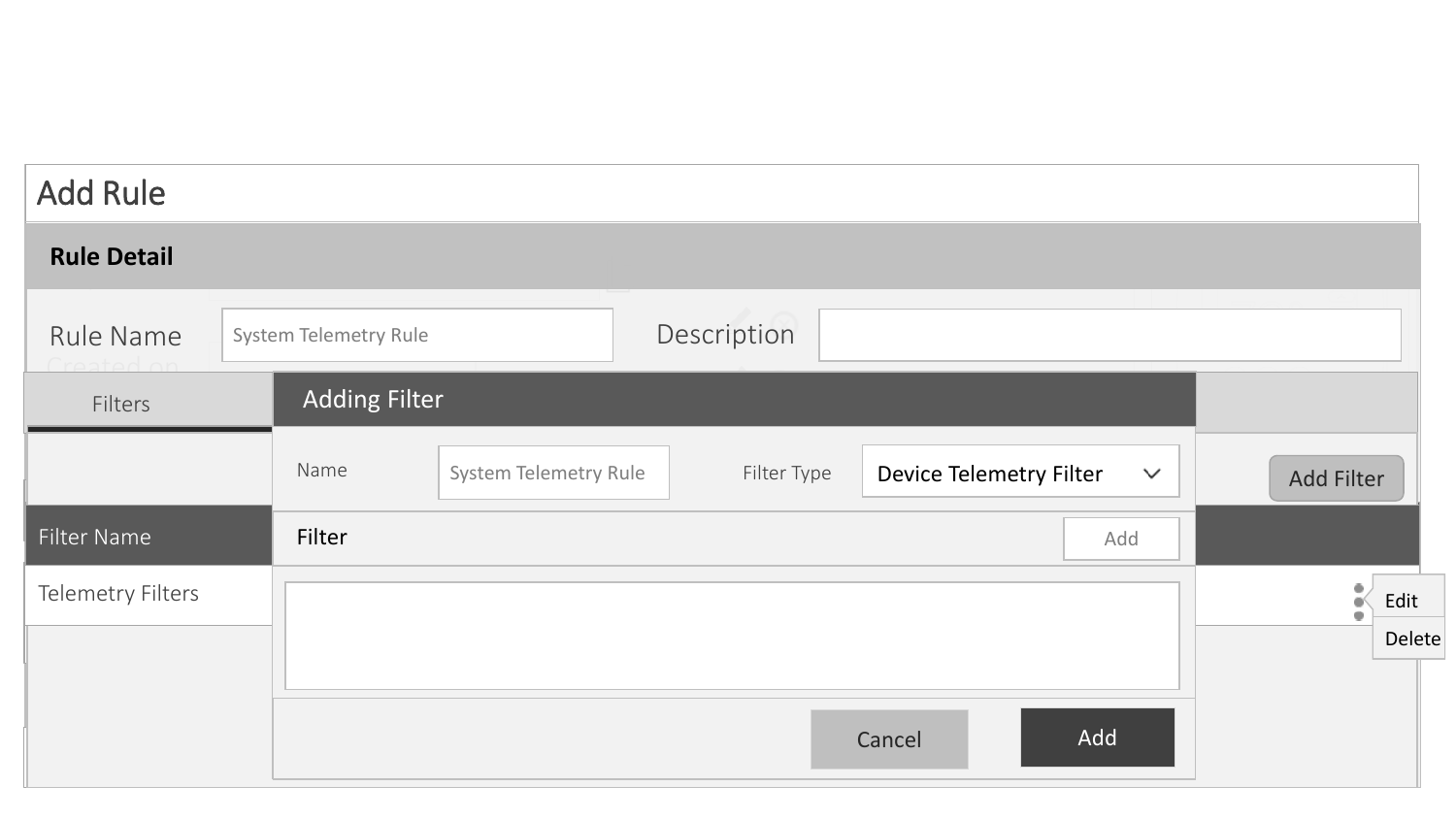| Rules              |                       |                         |                       |
|--------------------|-----------------------|-------------------------|-----------------------|
| <b>Rule Detail</b> |                       | $\checkmark$            |                       |
| Name               | System Telemetry Rule | Description             |                       |
| Filters            | Processers            |                         | <b>Action Plugin</b>  |
|                    |                       |                         | <b>Add Processers</b> |
| Plugin             |                       |                         |                       |
|                    |                       |                         |                       |
|                    |                       | NO PROCESSOR CONFIGURED |                       |
|                    |                       |                         |                       |
|                    |                       |                         |                       |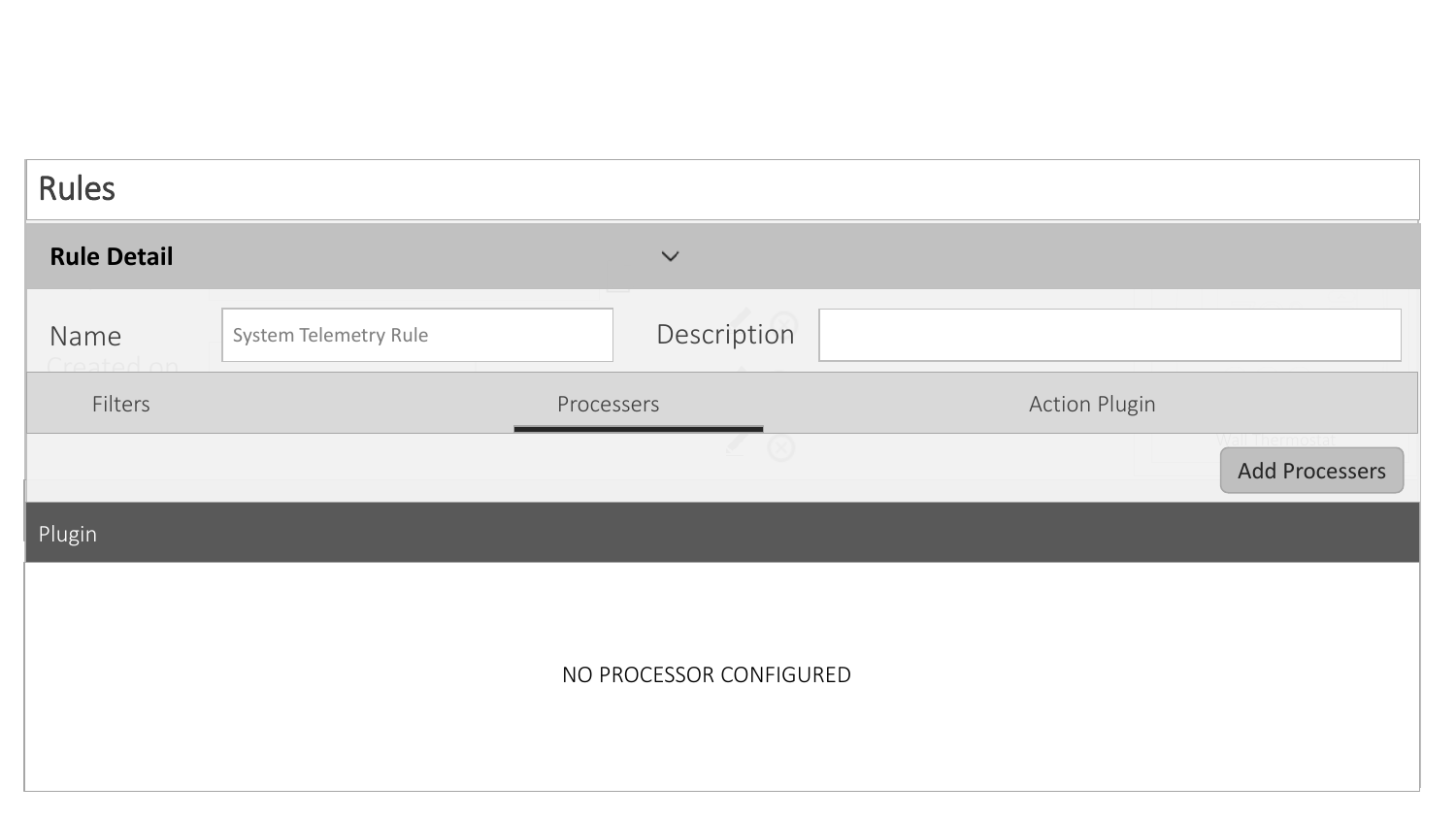| <b>Rules</b>       | <b>Adding Processor</b>         |      |                 |                                  |
|--------------------|---------------------------------|------|-----------------|----------------------------------|
| <b>Rule Detail</b> | Processor Name                  | Type | Alarm Processer | $\checkmark$                     |
| Name               | <b>Alarm Trigger Expression</b> |      |                 | (Deprecated) Alarm Deduplication |
| Filters            |                                 |      |                 |                                  |
| Plugin             | Alarm clear Expression          |      |                 |                                  |
|                    |                                 |      |                 |                                  |
|                    |                                 |      |                 |                                  |
|                    |                                 |      | Cancel          | Add                              |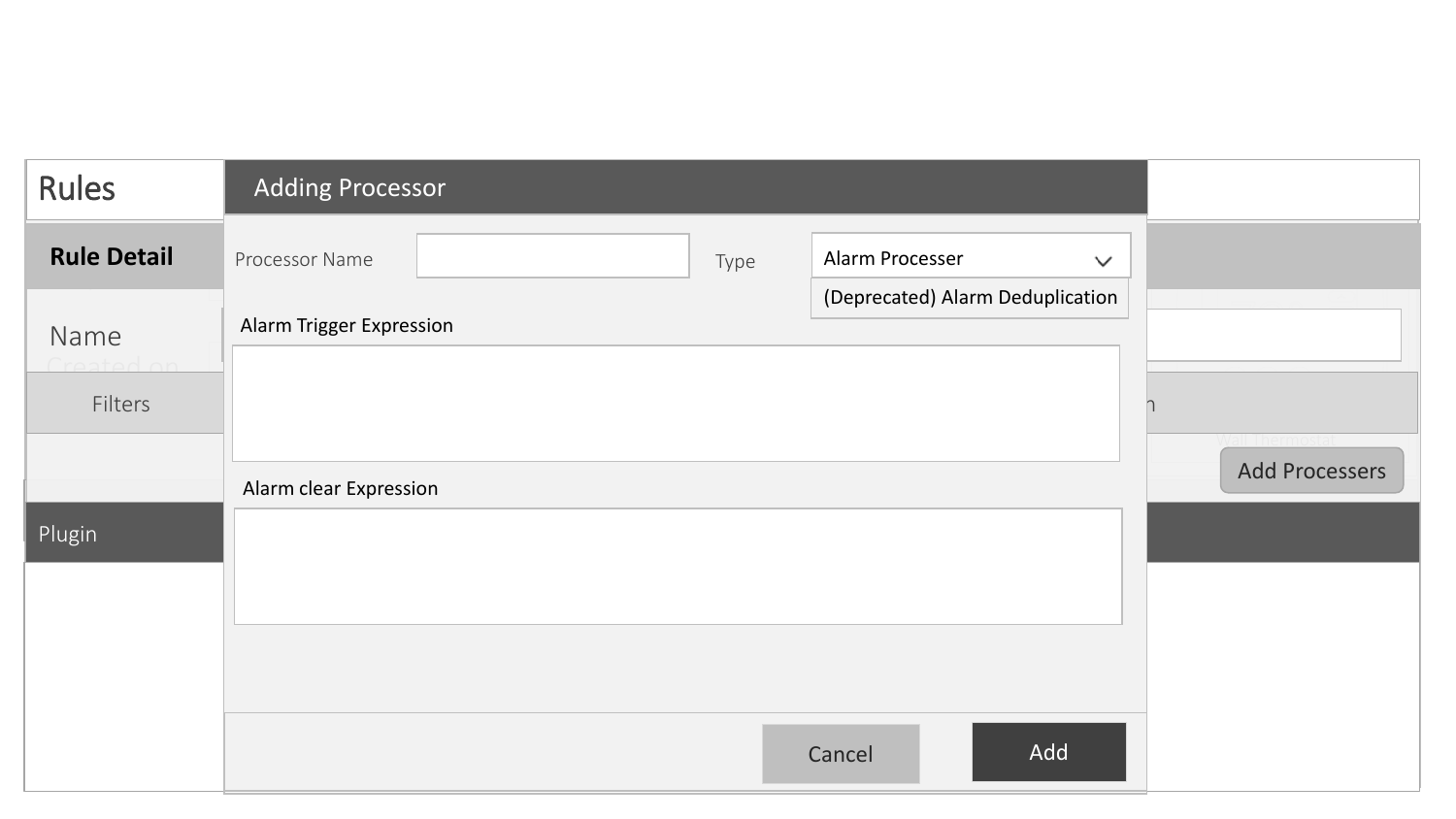| <b>Rules</b>       | <b>Adding Processor</b>                                                     |
|--------------------|-----------------------------------------------------------------------------|
| <b>Rule Detail</b> | $\checkmark$<br>Active Unacknowledged<br>Severity<br>Status<br>$\checkmark$ |
| Name               | Alarm Type                                                                  |
| Filters            | Propagate Alarm                                                             |
|                    | New Alarm on each Event<br><b>Add Processers</b>                            |
| Plugin             | Alarm Detail Jason                                                          |
|                    |                                                                             |
|                    |                                                                             |
|                    |                                                                             |
|                    | Add<br>Cancel                                                               |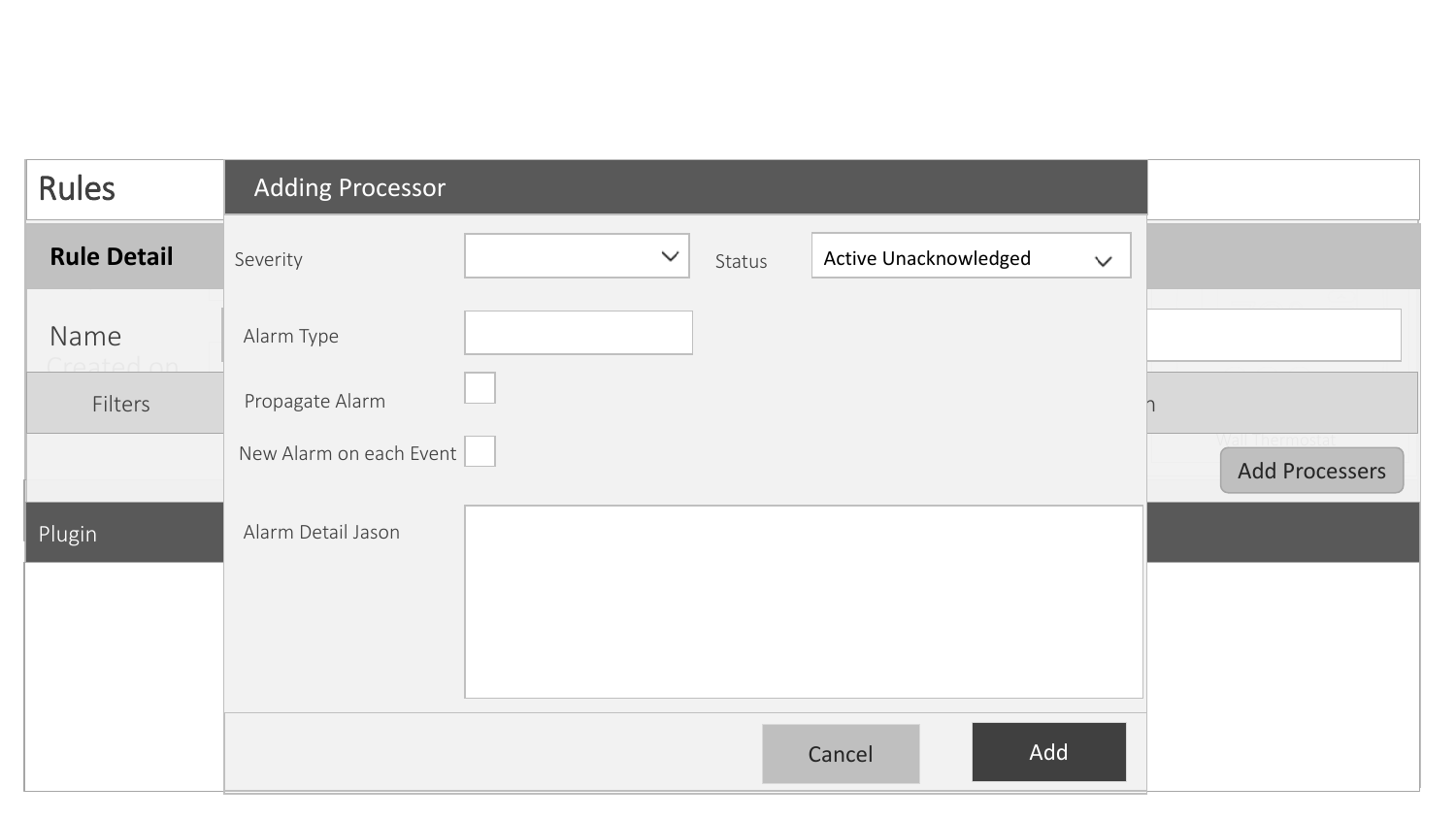| <b>Rules</b>       |                              |             |                                  |                       |
|--------------------|------------------------------|-------------|----------------------------------|-----------------------|
| <b>Rule Detail</b> |                              |             |                                  |                       |
| Name               | <b>System Telemetry Rule</b> | Description |                                  |                       |
| Filters            |                              | Processers  | <b>Action Plugin</b>             |                       |
|                    | Adding Processor             |             |                                  | <b>Add Processers</b> |
| Plugin             | Processor Name               | Type        | (Deprecated) Alarm Deduplication |                       |
|                    | Alarm ID templates           |             |                                  |                       |
|                    | Alarm Body Expression        |             |                                  |                       |
|                    |                              |             |                                  |                       |
|                    |                              |             | Add<br>Cancel                    |                       |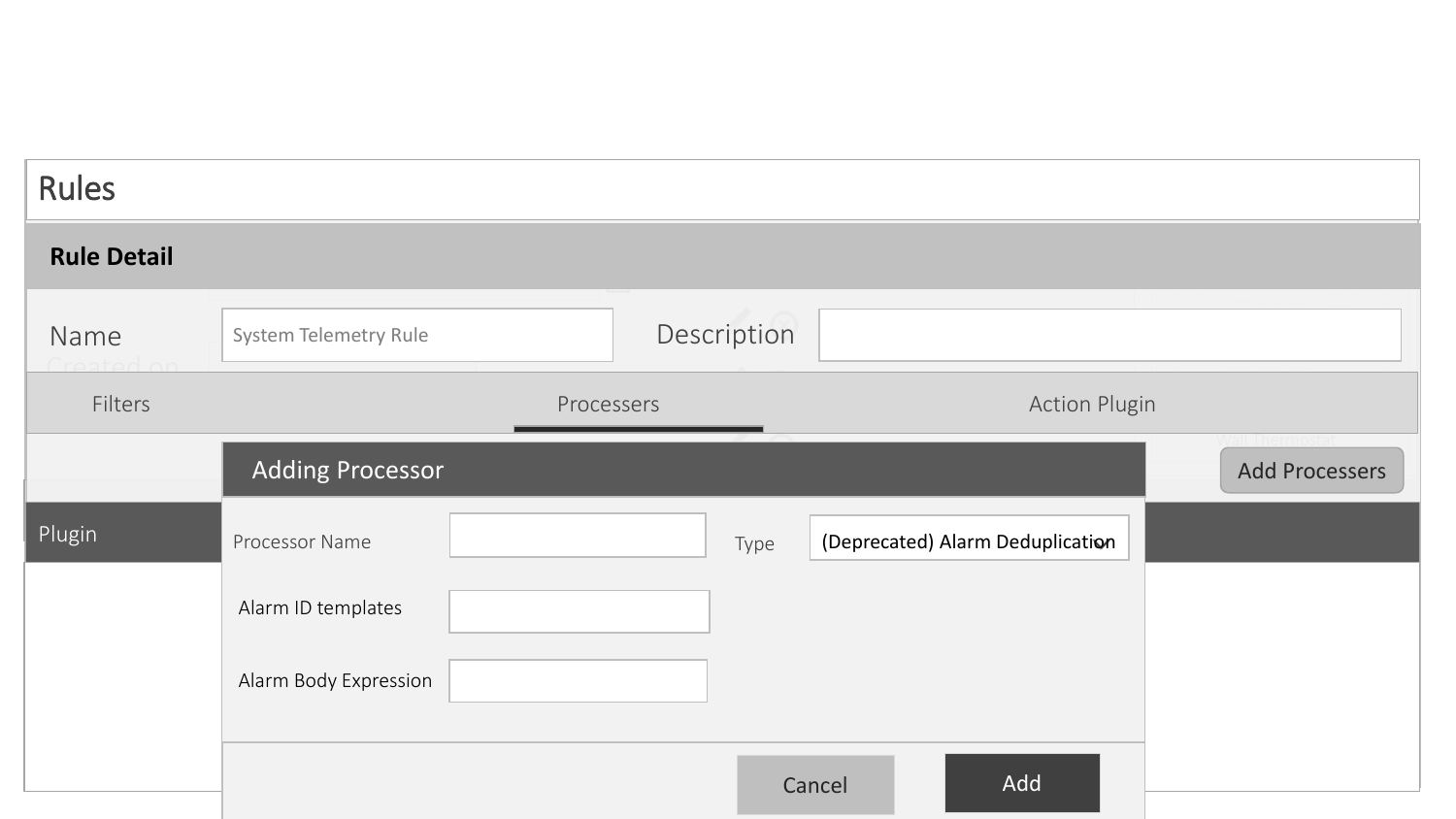| <b>Rules</b>          |                              |                  |                               |                             |                        |
|-----------------------|------------------------------|------------------|-------------------------------|-----------------------------|------------------------|
| <b>Rules Detail</b>   |                              |                  |                               |                             |                        |
| Name<br>raatad ar     | <b>System Telemetry Rule</b> |                  | Description                   |                             |                        |
| Filters               |                              | processers       |                               | <b>Action Plugin</b>        |                        |
|                       |                              |                  | $\leq$                        |                             | <b>Add Action</b>      |
| <b>Action Name</b>    |                              | Action type      |                               |                             |                        |
| TelemetryMsgConverter |                              |                  | ActionTelemetry Plugin Action |                             | $\bullet$<br>Edit<br>۰ |
| AWAY/HOME             | Home Telemetry Data          | Telemetry Filter | <b>System Telemetry Data</b>  | TelemetryMsgConverterAction | Delete                 |
|                       |                              |                  |                               |                             |                        |
|                       |                              |                  |                               |                             |                        |